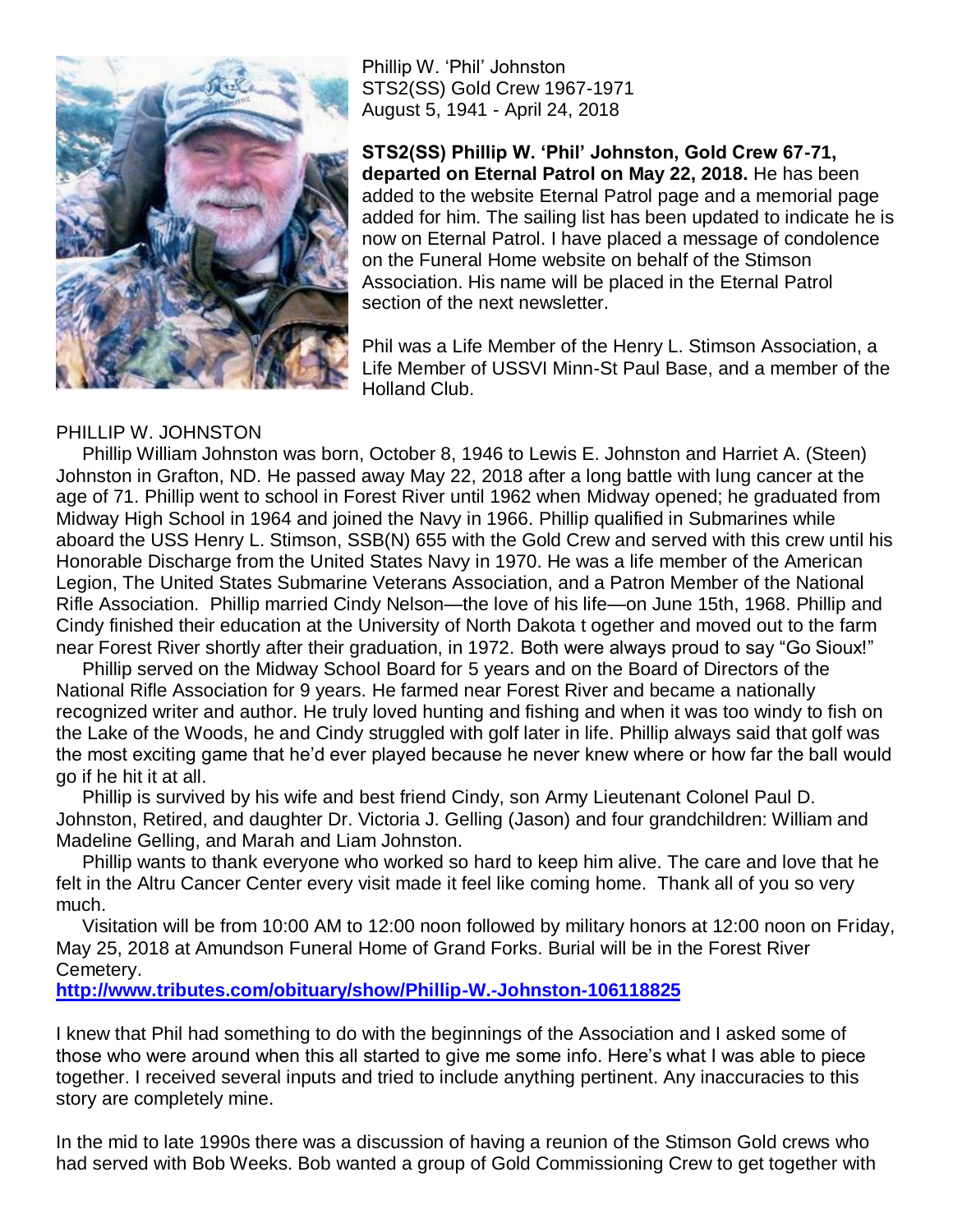his primary contacts being Ray Kreul, Earl Forbes, and Jake Morris. Earl and Ray, being "forward" crew brought in Phil and Chuck Hladik, among others. Phil and Jeff Bricmont took the lead and organized a reunion for Mandan, North Dakota. The original position was this group would be limited to Gold Crew, patrols 2-10 (1966-1971), those that served with. Ray and Rita Kreul volunteered to organize the next reunion two years later in Groton. When the SubBase forced Ray to open the reunion to all crew members for Groton 1, we decided the next one should be open to all Stimson crews, and formed the nucleus of the Stimson Association. Phil never accepted the open Association. He did Chair the Kansas City reunion but never accepted the fact that all crew members were included.

Phillip W. Johnston B60 18 75 Stsst STS5 WIFF'S NAME CHILDREN'S HORE STATE & TUNNAOFIN DAKOTA, Forest Kiver HETTOIS DITY STATIONS USS AMERICA-CVALL  $\frac{1}{\frac{2.66}{1000}}$   $\frac{2.40-70}{6000}$   $\frac{66079}{15}$  Total Active states / Syrs Prol<br>8 Oct 46, North DAKOTA CREW ASSICREMENT GOO A Phillip W. Johnston, STS2(SS) Holland Club Submarine **USSVI Life Member** Qualified 50 years ago **US Navy Service Information Years Served** Joined in 1966 left in 1970 Highest Rank - Rate  $E5 - STS2(SS)$ **Other Military Service** Branch: ? Highest Rank:

B60-78-75

SS-340, SSBN-655

No.

**Service Number** 

Ships Served On

**Naval Service Highlights** 

**USN Retired**